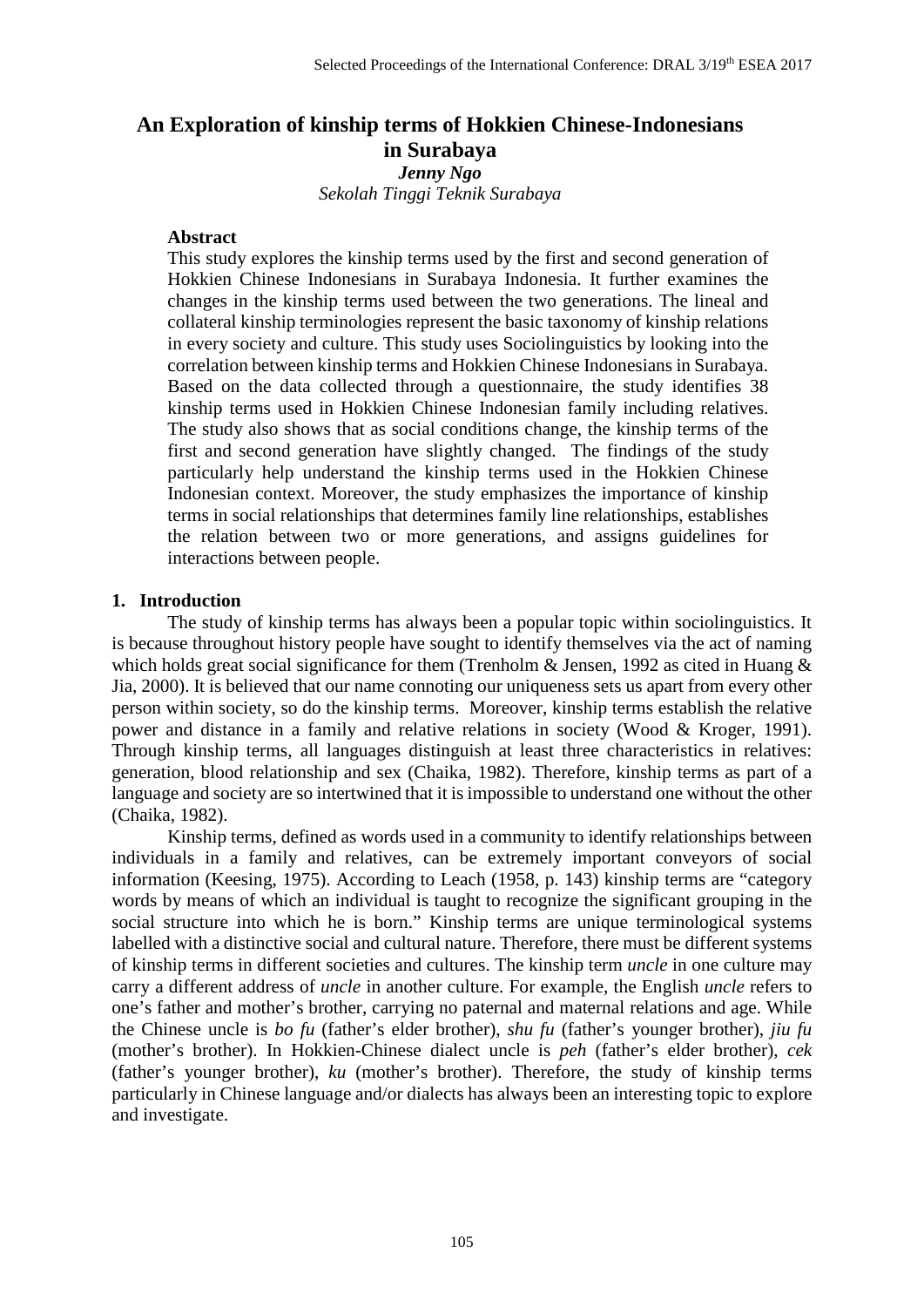#### *1.1 Brief overview of Chinese immigrants in Indonesia*

Chinese Indonesians are ethnic Chinese people living in Indonesia, as a result of centuries of overseas Chinese migration. Chinese immigrants came to Indonesia in several waves. In the mid-nineteenth century, there was a mass exodus Chinese people mainly from the southeastern provinces of Fujian (Fukien/Hokkien) and Guangdong (Kwantung), and most of them went to Southeast Asia (Ooi, 2004). "In general, mercantile communities of Hokkien and Teochew tend to predominate urban centers such as Rangoon (Yangon), Bangkok, Saigon-Cholon (Ho Chi Minh City), Singapore, Penang, Surabaya, Kuching and Manila" (Ooi, 2004, p. 342). "The motivating force behind immigration appears to have been adversity at home, political oppression under the Manchurian Qing Dynasty, and the economic hardships following the Opium Wars" (Kong, 1987; Jones, 1996 cited in Lim & Mead, 2011, p. 6).

"According to the Overseas Compatriot Affairs Commission of R.O.C Taiwan, there are more than seven million Chinese Indonesians" (Ji, 2008 as cited in Lim & Mead, 2011, p. 7). Currently, there are roughly nine million Chinese Indonesians spread throughout the archipelago (National Statistics, 2010). The largest population of Chinese Indonesians are Hokkien who are mostly in the cities of Jakarta, Surabaya, Medan Pekanbaru, Semarang, Pontianak, Makassar, Palembang and Bandung (Lim & Mead, 2011). In 2010, there were 244.393 Chinese Indonesians living in East Java including Surabaya (National Statistics, 2010). Surabaya has some china towns and two big and famous traditional Chinese markets where the Chinese Indonesians, mostly Hokkien descendant, live and do some business as merchants (Airan, Wordpress 19 February 2012).

## *1.2 Rationale and review of literature*

Oetomo (1987), discussing the Chinese Indonesians of Pasuruan in his study of language and identity in minority community in transition, says that ethnic, sub-ethnic and class identity in the Chinese community interrelate with language behavior and attitudes. Different identities are reflected in different linguistics repertoires as well as different functions assigned to the same codes in the same repertoire. Chinese-Indonesians have some aspects of family (background) cultures containing elements from the local Indonesian culture, the Totok culture (original Chinese culture) and the culture of the colonial era (some Dutch culture still remains). Therefore, further in his study, Oetomo (1987) explains that Chinese Indonesians who grow up in different backgrounds have differentiation. Chinese Indonesians who have Dutch background use Dutch loan-words among themselves. For example: they address their grandparents by *opa* (grandfather) and *oma* (grandmother). Chinese Indonesians who have a dominant Chinese background address their father as *papa* and mother as *mama*. It is obvious that there are some natural links between one aspect of language, kinship terms, and culture. As stated by Yotsukura (1977, p. 270 as cited in Huang & Jia, 2000, p. 5), "language and culture are fused as denotation and connotation of words. Thus, when linguists try to analyze language in *toto*, they cannot avoid referring to the culture behind the language. Analyzing language requires analyzing culture." In the Chinese context, Huang and Jia (2000, p. 5) assure that behind the kinship terms in Chinese language, there must be some relevant influential factors of Chinese culture."

In Chinese culture, people value the close family relationship and they prefer living together with or near their families. Family members are labeled with specific kinship terms according their age, generation, sex, and other factors such as marriage (Huang & Jia, 2000). Consequently, the Chinese language and/or dialects have a large number of kinship terms. Regarding the value of respect, it is a general rule that the younger generation must respect the older generation. Kinship terms such as grandparents, uncles, unties, elder brothers and sisters represent authority and superiority (Huang & Jia, 2000). Further, Wang (2003 as in Qin, 2008) ascribes that seniority and age are considered important factors in determining the choice of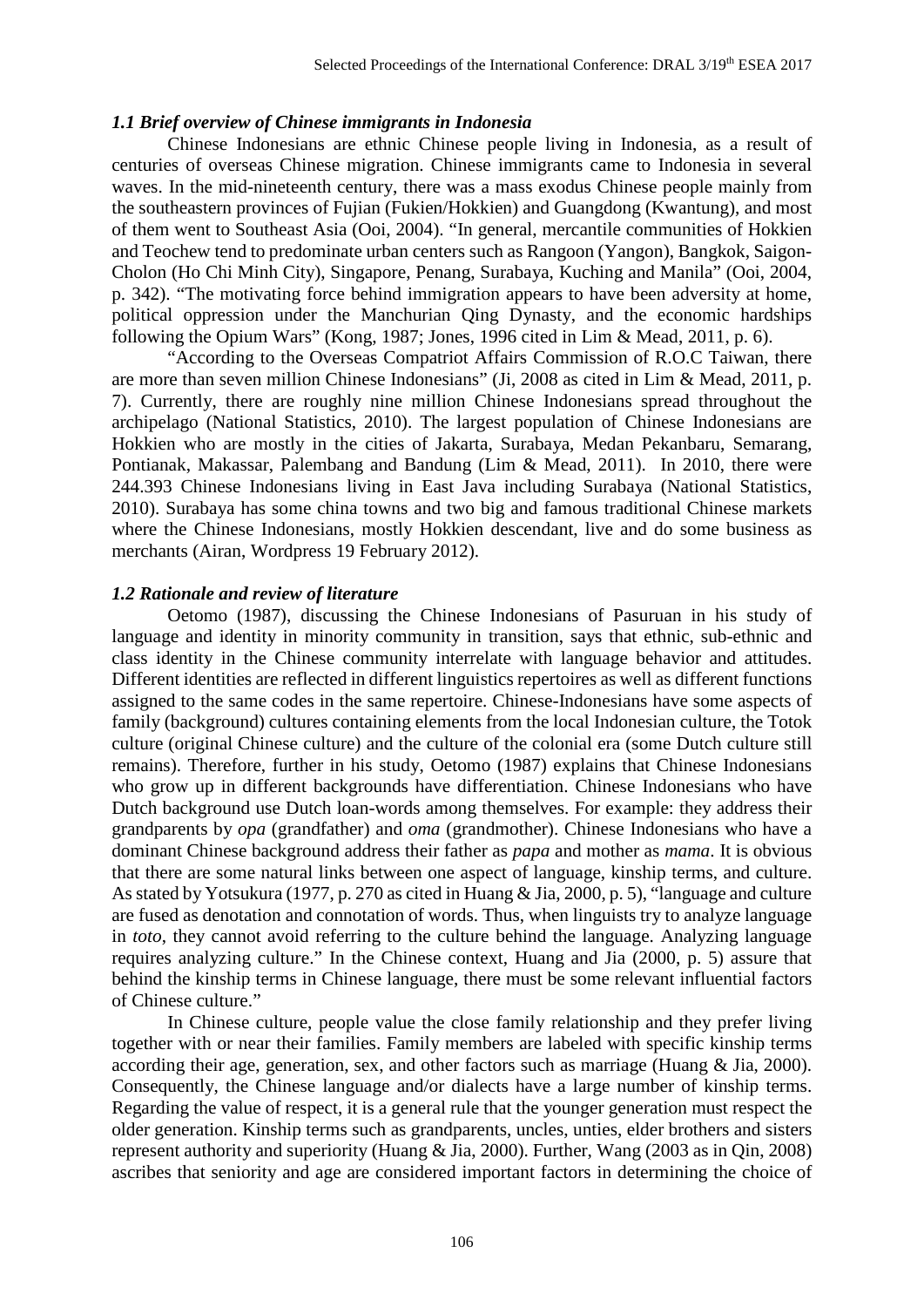kinship term in Chinese society. It is taboo (inappropriate) for younger members in the family to address elder ones by names (Huang & Jia, 2000). For example, a younger brother addresses his elder brother as *ko* and his elder sister as *ci*, the speaker is polite and shows respect to his elder siblings in Chinese culture and society. It is because of the cultural concepts of the family ties, kinship terms are still used by family members and relatives.

In Chinese culture and tradition, kinship terms also play a very important role in society. These kinship terms are usually known as the social function of the Chinese kinship terms (Huang & Jia, 2000). Social kinship terms are used to call non-family (or non-relative) members, applying to any person according to sex and age, to show respect and politeness (Zhang, 2011). For example, Chinese-Indonesians in Hokkien society also use kinship terms, such as *peh* or *cek* (uncle), *i* (aunt) to address parents' friends who are in the same generation (or age) as their parents, and *ko* (elder male) and *ci* (elder female) to address their elder colleagues and friends. Huang and Jia (2000, p. 7) emphasize that "addressing others by kinship terms helps one initiate communication and gain compliance."

Undeniably that the development of the kinship terms systems is first and foremost influenced by the family, particularly parents. "The single most vital factor in language maintenance is the ability and desire of parents to transmit the ancestral language to their children" (Greenberg, 1965, p. 55 as cited in Gupta & Siew, 1995, p. 302). Beck and Lam (2008, p. 6) also emphasize that "a key factor in language loss is the failure of parents to transmit the language to their children." "Many factors inhibit this transmission and one of them is lack of support from government and school" (Romaine, 1989, p. 42f as cited in Gupta & Siew, 1995, p. 302). "The use of English (in this study Bahasa Indonesia) is reinforced through government and educational institutions, television and radio, and private business" (Center for Applied Linguistics, 2010, p. 1).

In Indonesia, the official language, Bahasa Indonesia, is formally used in offices and schools. Bahasa Indonesia and local languages (dialects) (e.g. Javanese for people from Central and East Java) are informally used in daily conversation in the society. A recent study by Lim and Mead (2011) describes that most Chinese Indonesians use Bahasa Indonesia in their daily life nowadays. They (2011) also point out that Chinese Indonesians who live in Semarang, Central Java, speak Bahasa Indonesia and local language Javanese in their daily activities (both formal and informal context). Moreover, in West Java (e.g. in a city of Bandung), Chinese Indonesians primarily use Sundanese, a local language, in everyday communication. As social context has changed, kinship terms used among the Chinese Indonesians in both Semarang and West Java may also change. Inevitably, the young generation will undergo language loss or show refusal to learn the ancestral language.

"Language loss and language endangerment are most frequently discussed in terms of the forced or forceful extinction of a minority language under pressure from a dominant majority language" (Beck & Lam, 2008). Language loss is also caused by loss in minority and migrant communities (Gupta & Siew, 1995). As Paulston (1994, p. 11 as cited in Gupta & Siew, 1995, p. 306) explains that "migrant subordinate groups are the only groups likely to show rapid rates of mother-tongue shift." In the case of Chinese people as minority in Indonesia, Lim and Mead (2011) in their study describe that the young generation of Chinese-Indonesians do not speak any Chinese language and/or dialect (i.e. Hokkien). This means that the domains of the minority language are being taken over by the majority language (Central for Applied Linguistics, 2010).

This study explores the kinship terms of Hokkien Chinese Indonesians in Surabaya and to what extent the kinship terms differ from the first and second generation. The first generation, in this study, describes Hokkien Chinese Indonesians who are the first descendant in the family born in Indonesia (meaning their parents were born in China). The second generation describes Hokkien Chinese Indonesians who are the second descendent in the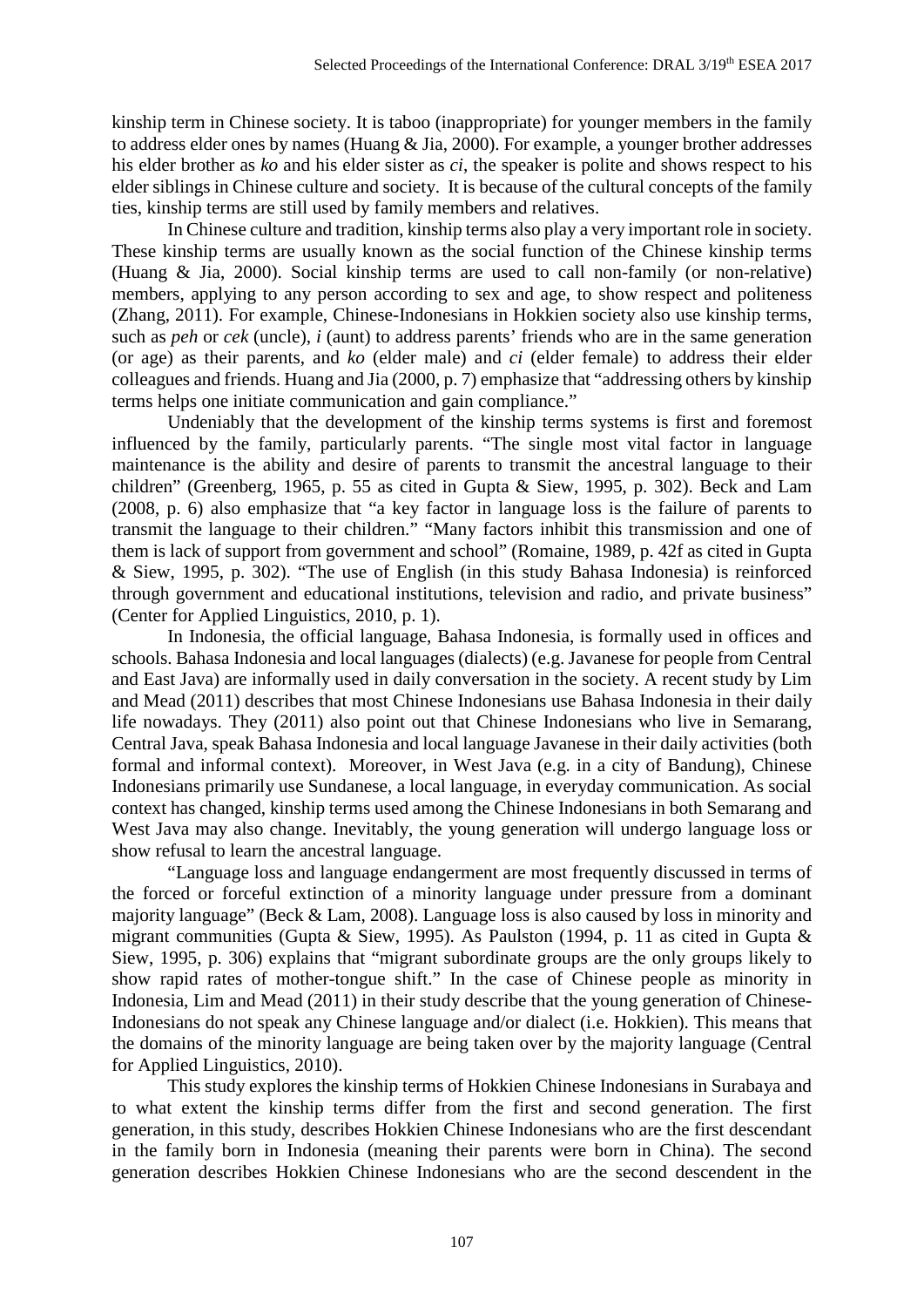family born in Indonesia (meaning their parents were born in Indonesia). Therefore, the purpose of this study is (a) to investigate the kinship terms used in family and relative relations; and (b) to examine the differences of kinship terms used by the first and second generation of Hokkien Chinese Indonesians in Surabaya.

# **2. Data and methodology**

This study used a questionnaire and short interview for collecting the data. The questionnaire has three sections. The first section asks demographic questions (e.g. age, sex, generation; occupation); the second section asks 10 questions related to kinship terms in the family (e.g. how do you address your father?; how do you address your elder brother? and so on) and the third section asks 36 questions related to kinship terms in family relations both paternal and maternal relations (e.g. how do you address your father's elder brother?; how do you address your mother's elder brother?; how do you address your father's elder brother's son?; how do you address your mother's elder brother's son? and so on). The questions use an open-ended question approach, meaning respondents can provide their own answer based on the stated questions (Babbie, 2010). The advantage of this approach is that researchers will be able to get and collect exact answers as they would like to have for the research and to investigate the meaning of the responses directly (Babbie, 2010). However, no single approach is without flaws. The limitation of this approach is that it consumes much time to collect the data. In a conversation, when completing a questionnaire, the respondents were interviewed (if necessary) about the given answers. The questions in the interview were mostly about the reasons the respondents used different kinship terms than the other respondents. For example: "why do you address your mother's parents as *gua-kong* and *gua-ma*?" "Why don't you address your elder cousins from your father side as *dang-ko* or *dang-ci*?" Open-ended questions in the interview session are also helpful in finding out more about the kinship terms related to Hokkien Chinese Indonesian society and tradition.

The target groups are Hokkien Chinese Indonesians in Surabaya. As mentioned in the previous section (see section 1), many Hokkien Chinese traders and merchants came to Surabaya in the mid-nineteenth century. Therefore, china towns with traditional Chinese markets are the best place to distribute the questionnaire and to collect the data. There are two main traditional Chinese markets in Surabaya, that is, "Pabean" and "Kapasan" traditional markets (Airan, Wordpress 19 February 2012). The challenge was to find which stores owned by Hokkien people. The only way was to ask owners of one store to other stores. Due to time limitation, 50 questionnaires were distributed to the targeted group of the study. From the 50 Hokkien respondents, 20 people were from the first generation and 30 people were from the second generation. It was a challenge to find the respondents from the first generation because most of them are pretty old, age between 60 and 66 years old. While distributing the questionnaire, the respondents were guided to fill out the questionnaire correctly. Then, the interviews took place. For the study, there were only 12 respondents being interviewed since they had different answers in the kinship terms. Mostly, data collection took around 10 to 15 minutes per respondent. The data were completely collected in twelve weeks, starting from October 1, 2016 to December 18, 2016.

The methods of classifying were used to firstly explore the kinship terms used by the first and second generation of Hokkien Chinese Indonesians and secondly compare the kinship terms used between them. The classification was based on the kinship relations, namely, nuclear family, paternal and maternal relations. The additional information from the interview was used to support the results from the questionnaire.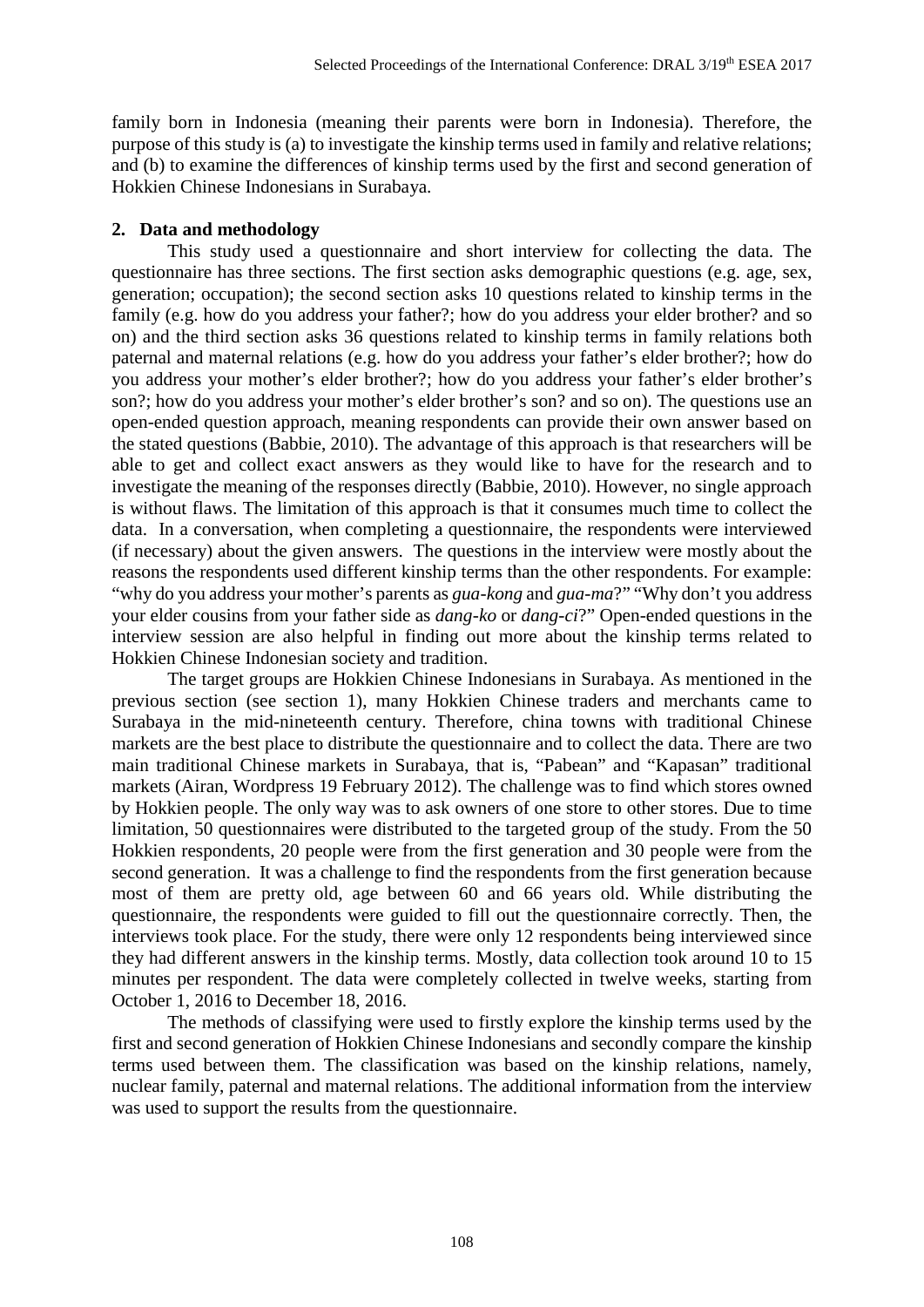#### **3. Results and discussion**

Of the 50 respondents, 62% are male and 38% female. The majority of respondents are between 40 and 66 years old. 40% of the respondents are from the first generation and 60% from the second generation. All respondents are Hokkien Chinese Indonesians. Most of them are merchants (owners of grocery stores; household appliance stores; glassware stores).

From the 46 questions related to kinship terms, the study identifies 38 kinship terms of address. The 38 forms of kinship terms found are grouped under the three categories identified in the following three tables. They are expressed as 1) the relationship within family; 2) the relationship between paternal relations; 3) the relationship between maternal relations. The three tables depict the kinship terms used between first and second generation.

| Relationship             | First generation         | Second generation      |
|--------------------------|--------------------------|------------------------|
| <b>Parents</b>           |                          |                        |
| Father                   | papa or a-pa             | papa                   |
| Mother                   | Mama or a-ma             | mama                   |
| <b>Siblings</b>          |                          |                        |
| Elder brother            | ko-ko or a-hia           | ko-ko                  |
| Elder sister             | $ci$ - $ci$              | $ci$ - $ci$            |
| Younger brother          | ti                       | first name             |
| Younger sister           | me                       | first name             |
| <b>In-laws</b>           |                          |                        |
| Elder brother's wife     | SO                       | so or $ci$ +first name |
| Elder sister's husband   | $ci$ hu or first name+ko | first name $+ ko$      |
| Younger brother's wife   | ti fu                    | first name             |
| Younger sister's husband | me fu                    | first name             |

**Table 1.** Kinship terms used within family

Table 1 shows the kinship terms used within family such as father, mother, brothers and their wife, sisters and their husband. In terms of differences between the first and second generation, it is found that age is an important factor that influences the choice of kinship terms (Huang & Jia, 2000; Qin, 2008; Zhang, 2011). For example, *first name* is used by the second generation to address a younger brother or sister in the family while *ko* and *ci* are used to address an elder brother and sister. As can be seen the kinship terms differ in addressing brother's wife and sister's husband. The first generation still uses "so" for calling a wife of elder brothers but the second generation might call her by *ci* and first name (e.g. *ci Jenny* instead of *so Jenny*). The first generation uses *ti fu* for calling a wife of younger brothers but the second generation might call her directly by first name (e.g. *Jenny*). Interesting layers underlie these differences of terms of address. Some respondents from the second generation reported that they mostly knew the elder brother-in-law or elder sister-in-law before marriage and they addressed them as *ko* or *ci*. They just continued addressing them as *ko* or *ci* after marriage. Further, they said that they addressed the younger-brother-in-law or younger sisterin-law as his/her name because they were older. These show some changes in the forms of kinship address used by different generations (Gupta & Siew, 1995). This is due mainly to a modern and mixed tradition that the second generation experience (Oetomo, 1987; Lim & Mead, 2011). The Hokkien Chinese tradition in the family still exists but it is not strong anymore (Lim & Mead, 2011).

In Table 1, the term *hia* is an old kinship term addressing elder brothers in family or in male relations. This is interesting. Some Hokkien families usually use *hia* for biological brother. Others use *hia* for addressing elder male relation usually by marriage. For example, the husband of a younger sister calls the elder sister's husband by *first name + hia*. Nowadays,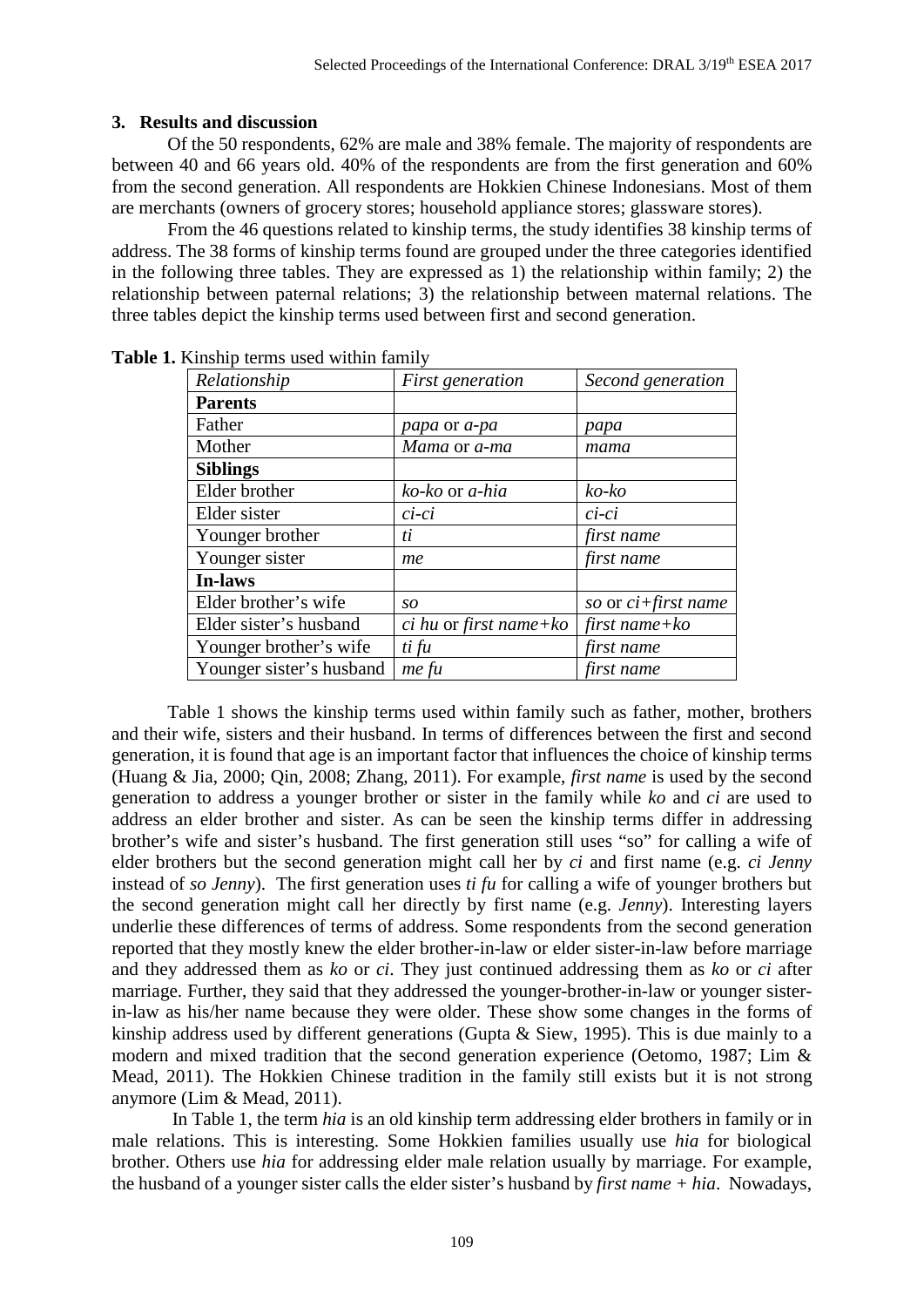the term *hia* is seldom used or it disappears by time. The term *first name + ko* is the most commonly used term replacing *hia* (see also Table 1 elder sister's husband).

Beside age, "ranking" is an important factor within the nuclear family. Ranking system is *tua* (first), *ji* (second), *sa* (third), *si* (forth) so on. A man does not take his rank from his wife (e.g. the third elder sister's husband would NOT be called *sa-ko* even though his wife is called *sa-ci*. Instead he would be addressed as *first name + ko* (e.g. *A-Ming ko)*. A woman takes her rank from her husband (e.g. the second elder brother's wife would be called *ji-so* because the second elder brother is *ji-ko*.

Interesting term of addressing rules were found in the study. A particle *a* is usually added to the kinship terms such as *a*+*kong* (grandfather); *a*+*ma* (grandmother); *a*+*pa* (father); *a*+*ma* (*mother*);  $a + k$ *o* (aunt); *or*  $a + peh$  (elder uncle). The adding of the particle *a* is usually added to terms of address for grandparents, uncles, and aunties.

| Relationship                      | First generation     | Second generation |
|-----------------------------------|----------------------|-------------------|
| <b>Grandparents</b>               |                      |                   |
| Father's father                   | a-kong               | a-kong            |
| Father's mother                   | $a$ -ma              | a-ma              |
| <b>Uncles and aunties</b>         |                      |                   |
| Father's elder brother            | $peh*$               | peh               |
| Father's elder brother's wife     | $a$ -e $m$           | $a$ -em           |
| Father's elder sister             | a-ko                 | a-ko              |
| Father's elder sister's husband   | $ko$ -tiu**          | ko-tiu            |
| Father's younger brother          | cek                  | cek               |
| Father's younger brother's wife   | en-cim               | $en-cim$          |
| Father's younger sister           | $a-ko$               | a-ko              |
| Father's younger sister's husband | $ko$ -tiu**          | ko-tiu            |
| <b>Cousins</b>                    |                      |                   |
| Elder male cousin                 | ke-pak ko or dang ko | ko                |
| Elder female cousin               | ke-pak ci or dang ci | ci                |
| Younger male cousin               | ke-pak ti or dang ti | first name        |
| Younger female cousin             | ke-pak me or dang me | first name        |

**Table 2.** Kinship terms used within paternal relations

Note: \*some respondents pronounce it as *pek*. \*\*No distinction is made between the father's elder and younger sister's husband; they are addressed as *tiu*. Sometimes *tiu* is pronounced as *tio*.

Table 2 shows the kinship terms used within paternal relations. The kinship terms used in the patrilineal system address grandparents, uncles and aunties, and cousins. In terms of differences between the first and second generation, it is found that they address their cousin by using different kinship terms. The first generation use *ke-pak* (across the stomach or of the same blood) to indicate their cousins from their father's side. Some families address their paternal cousins as *dang*. In terms of blood relations, cousins from paternal relations are stronger than those from maternal relations. In the Chinese (Indonesian) tradition, patrilineal system plays a very important role in the society (Oetomo, 1987; Huang & Jia, 2000; Lim & Mead, 2011). For example, a father's children and the father's brother's children are *ke-pak* or *dang* cousins. The fathers and children (both sons and daughters) have the same family name, for example, Wu family.

While the second generation do not use this term of address. They call their cousins by *ko* (elder brother), *ci* (elder sister), and only *first name* (younger brothers and sisters). This is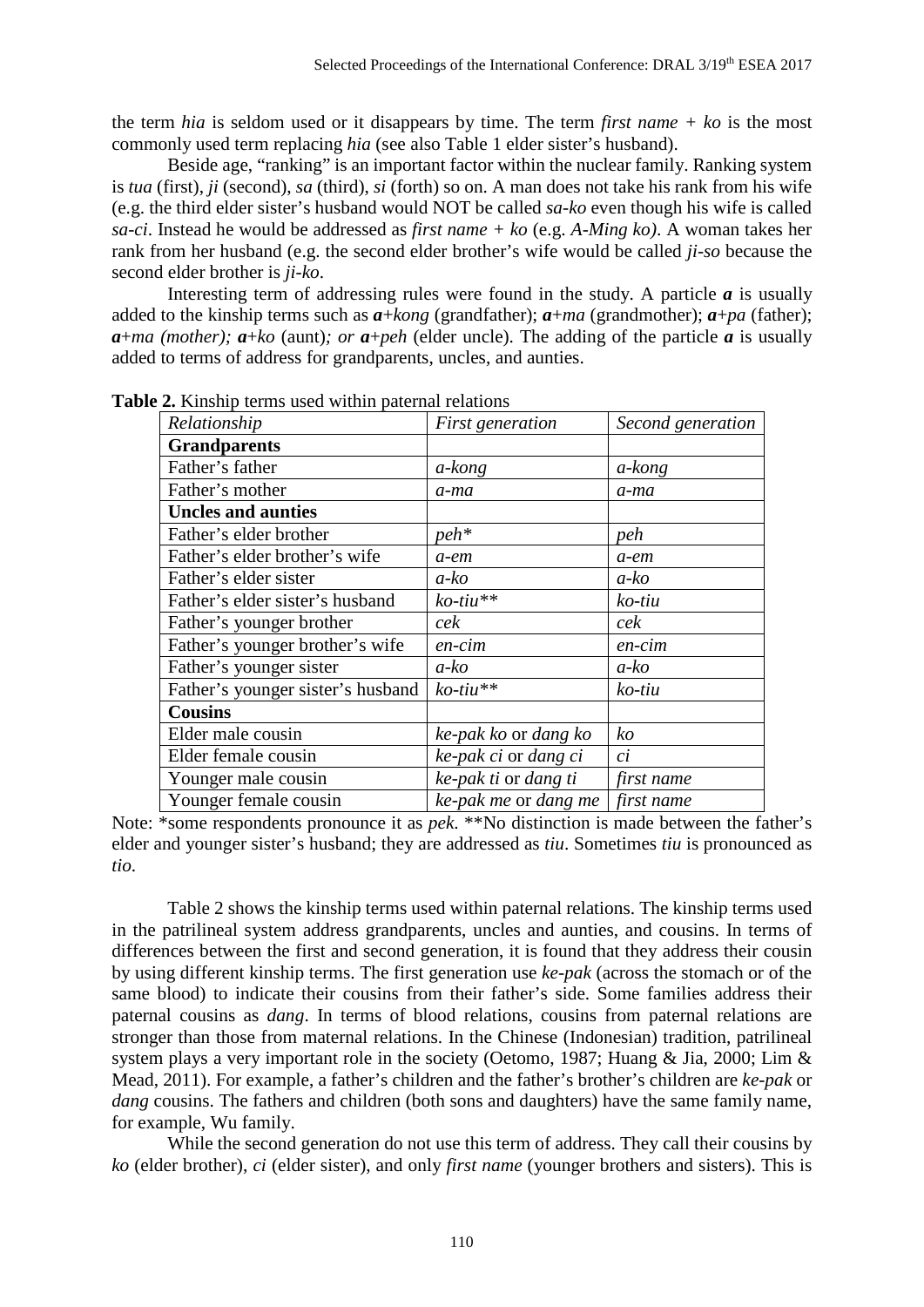very interesting that no distinction appears to differentiate brothers and sisters in the nuclear family and in cousins. Some respondents reported that they were not taught or informed by their parents to call their paternal cousins with either *ke-pak* or *dang*. They learn from the family tradition that they have to address them as *ko* (elder male cousins) or *ci* (elder female cousins) to show respect and politeness. Moreover, some of the respondents explained that by calling elder cousins by *ko* or *ci*, they felt closer, no gap between paternal and maternal cousins. The statement is in line with that of Lim & Mead  $(2011)$  saying that young generation of Chinese Indonesians do not really speak their Chinese dialect (in this study, Hokkien) anymore. However, the Chinese family tradition regarding respects to elder members still remains (Huang & Jia, 2000; Lim & Mead, 2011).

Obviously, similarities of kinship terms are found between the first and second generation. They address the same kinship terms as for grandparents, uncles and aunties. No changes are found. In Chinese family, the ranking system in the family particularly higher (elder) ranks is important (Qin, 2008). Age and seniority influence the choice of kinship terms to show respects (Zhang, 2011). Again, a modern and mixed tradition that the second generation experience may be one of the strongest factors influencing the change in the kinship terms used among cousins (Lim & Mead, 2011).

Term of addressing rules are found. Uncles of one's parents are called with the additional word -*kong* after the term of address. For example, if one's father has a third brother, he addresses his third uncle as *sa-cek kong*. If one's father has a second aunt's husband and he will call him *ji tiu*, then the aunt's husband will be addressed as *ji-tiu kong*.

Interestingly, two respondents from the first generation addressed their grandfather as *dai-kong*. While, the rest used *a-kong*. The two respondents explained that both terms were the same. As explained earlier, the particle  $\boldsymbol{a}$  is usually added to the kinship terms such as  $\boldsymbol{a}$ +kong (grandfather). Their parents taught them to addressed their grandparents from the father's side as *dai-kong* to differentiate with the term used to address their grandparents from the mother's side, *gua-kong*. However, in their family, they just taught their children to call the paternal grandfather *a-kong*.

Interesting term of addressing rules revealed in the mother's side family system. Aunts of one's parents were called *i* with the word -*po* or *-ma* added. For example, if one's mother has a fourth aunt, this aunt will be addressed as *si-i-po* or *si-i-ma*.

| Relationship                      | First generation | Second generation |
|-----------------------------------|------------------|-------------------|
| <b>Grandparents</b>               |                  |                   |
| Mother's father                   | gua-kong         | gua-kong          |
| Mother's mother                   | gua-ma           | gua-ma            |
| <b>Uncles and aunties</b>         |                  |                   |
| Mother's elder brother            | kи               | kи                |
| Mother's elder brother's wife     | kim              | kim               |
| Mother's elder sister             | $i^*$            | i                 |
| Mother's elder sister's husband   | $i$ -tiu**       | $i$ -tiu          |
| Mother's younger brother          | ku               | ku                |
| Mother's younger brother's wife   | kim              | kim               |
| Mother's younger sister           | $\mathbf{I}$     | i                 |
| Mother's younger sister's husband | $i$ -tiu**       | $i$ -tiu          |
| <b>Cousins</b>                    |                  |                   |
| Elder male cousin                 | piau-ko          | ko                |
| Elder female cousin               | piau-ci          | $\overline{c}i$   |

**Table 3.** Kinship terms used within maternal relations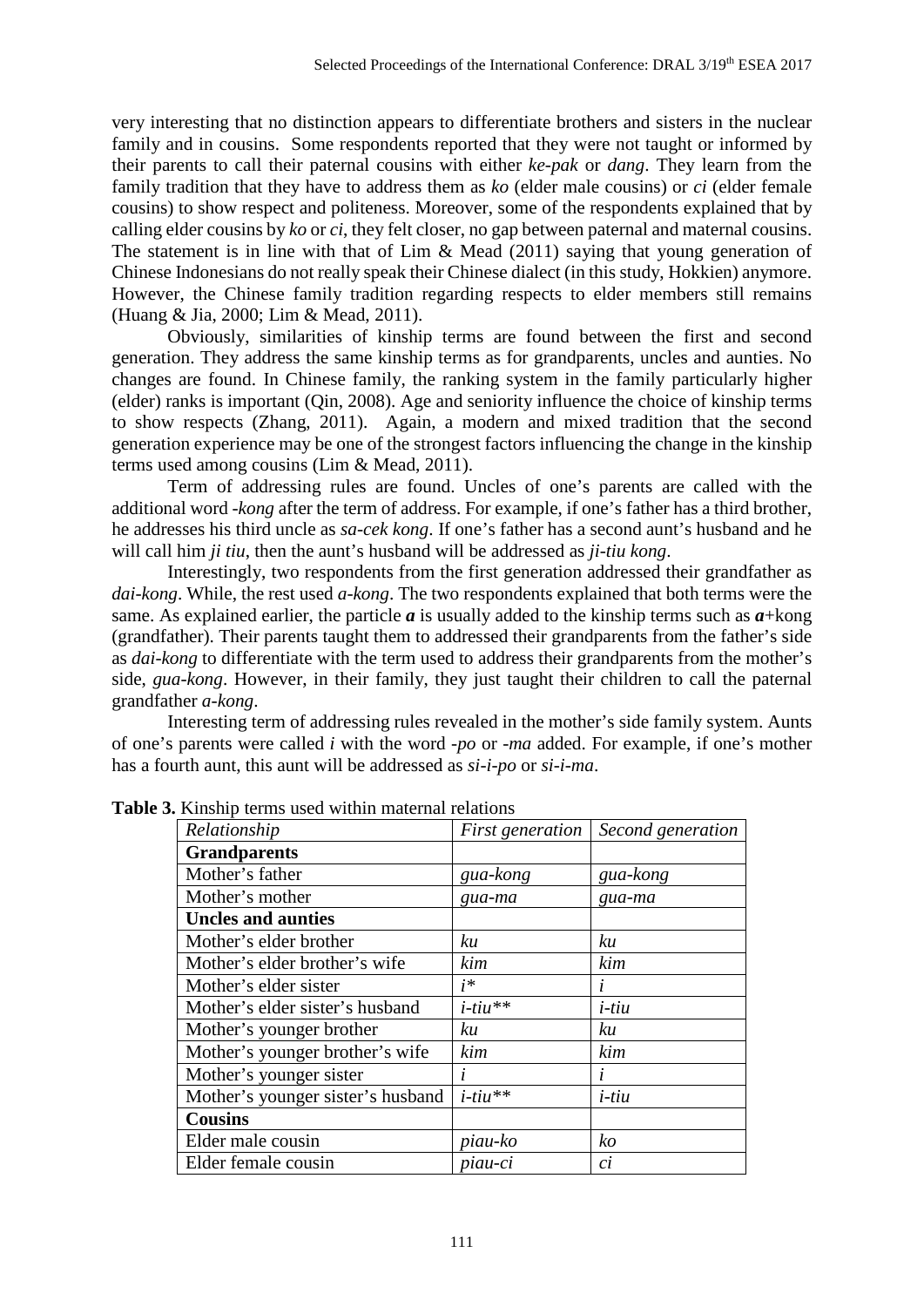| Younger male cousin   | <i>piau-ti</i> | first name |
|-----------------------|----------------|------------|
| Younger female cousin | <i>piau-me</i> | first name |

Note: Note: \*some respondents pronounce it as *ik*. \*\*No distinction is made between the mother's elder and younger sister's husband; they are addressed by *tiu*. Sometimes *tiu* is pronounced as *tio*.

Table 3 shows the kinship terms used within maternal relations. The kinship terms used in the matrilineal system address grandparents, uncles and aunties, and cousins. In terms of differences between the first and second generation, it is found that they address their cousin by using different kinship terms. The first generation use *piau* to indicate their cousins from their mother's side. While the second generation do not use this term of address. They call their cousins by *ko* (elder brother), *ci* (elder sister), and only *first name* (younger brothers and sisters). This is very interesting that no distinction appears to differentiate brothers and sisters both in the nuclear family and in cousins. The second generation consider it common not to use *piau*; nevertheless, they show respects by addressing them as *ko* or *ci* (Huang & Jia, 2000; Mead & Lim, 2011). These findings show that there is a loss of the kinship term *piau* in the second generation which may be caused by Chinese culture loss (Huang & Jia, 2000).

In the matrilineal systems, it is found that the first and second generation address their grandparents by *gua* meaning outer. This term *gua* indicates that the grandparents are the parents from a mother's side. As can be seen in Table 3, both generations use the same kinship terms for grandparents, uncles and aunties. No changes are found. Again, the ranking system, age, and seniority play a very important role in the family (Oetomo, 1987; Qin, 2008; Zhang, 2011). The terms of address are used for elder relatives in higher ranks in the family (Wood  $\&$ Kroger, 1991; Huang & Jia, 2000). Relatives with the same ages, and ranks are called by *ko*, *ci*, and *first name* (younger cousins). Respects are reflected in this context (Huang & Jia, 2000; Zhang, 2011).

In the Chinese (Indonesian) tradition, matrilineal system plays minor roles in the society (Oetomo, 1987; Mead & Lim, 2011; Zhang, 2011). A woman in one's family (sisters, daughters, aunties) will marry a man from another family. their husband's family. This means that the woman will also marry her husband's family and be part of the husband's family. Her children will carry her husband's family name. Therefore, a mother's children and a mother's sister's children are *piau* (maternal cousins). They are cousins from different patrilineal system.

## **4. Conclusion and future study**

There are 38 kinship terms of Hokkien Chinese Indonesian identified in this study. A number of factors – such as generation, rank, age, sex, patrilineality and matrilineality – have a significant influence on the use of kinship terms. For example, in a Hokkien community, one addresses someone else as *dang-ko*, other people know that these two persons are paternal cousins (*dang*) and one is an elder male relative (*ko*). Another example, one addresses an elderly male person as *gua-kong*, the Hokkien Chinese Indonesia community understands that they are family; their relationship is between a grandson/granddaughter and a grandfather; the grandfather is from his/her matrilineal line.

The study indicates some changes on the use of kinship terms. The kinship term *dang* for addressing a paternal cousin and *piau* for addressing a maternal cousin are not used anymore. Chinese Hokkien Indonesians from the second generation address their younger cousins from both paternal and maternal relations as first name (personalized name). Although they do not use the term of address *dang* or *piau*, they still use the terms of address *ko* and *ci* for addressing elder cousins. These express respects and politeness. The change shows intimacy among cousins. On the other hand, the change also creates ambiguity, meaning that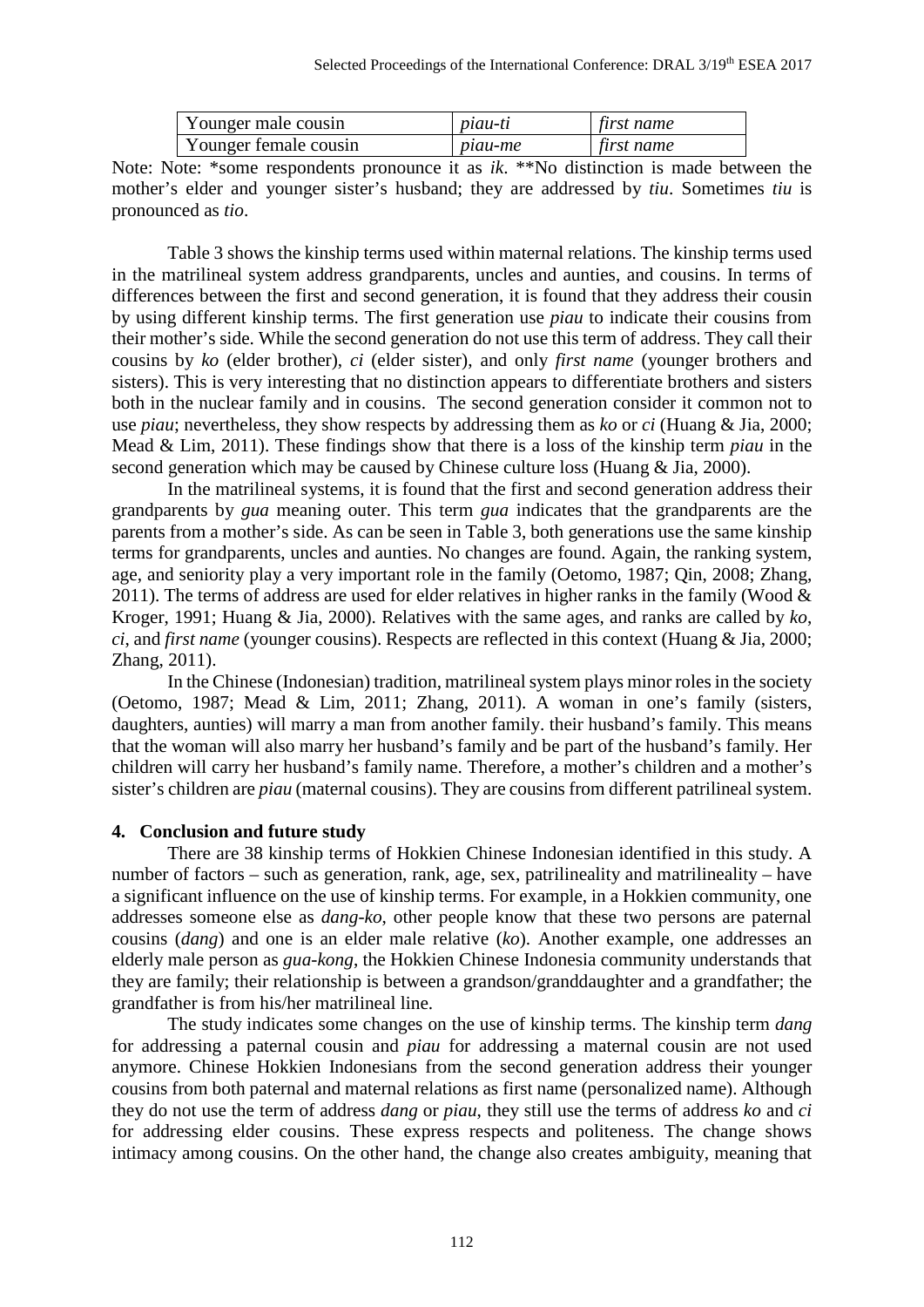it is difficult to understand the term *ko* refers to whether one's blood elder brother or one's elder male cousin from paternal or maternal line.

In terms of limitations, the study explored and examined the kinship term systems used by only 50 respondents from the first and second generation of Hokkien Chinese Indonesians in Surabaya. As a pioneering study of the kinship terms of Hokkien Chinese Indonesians in Surabaya, some challenges were faced in collecting the data. However, this study provides the importance of kinship terms in a family and relatives (both paternal and maternal relations) which assign guidelines for interaction in the Hokkien Chinese Indonesian community in Surabaya.

Another expansive investigation, obtaining more than 50 respondents, is expected in the future. It will be interesting to expand the targets not only in Surabaya but also in other cities in Java. A comparative study will be remarkable. Another topic for further study is the extent to which the third generation of Hokkien Chinese Indonesians in Surabaya has changed the kinship term of address. It is assumed that the use of kinship terms will disappear by time because of a modern mixed community in Indonesia.

## **References**

- Airan, H. (2012, February 19). Perkembangan etnis cina di Surabaya utara. Retrieved 28.02.17 from https://helmiairan.wordpress.com/2012/02/19/perkembangan-etnis-cina-disurabaya-utara/
- Babbie, E. (2010). *The practice of social research* (12<sup>th</sup> ed.). Belmont: Wadsworth.
- Beck, D., & Lam, Y. (2008). Language loss and linguistic suicide: A case study from the Sierra Norte de Puebla, Mexico. *Toronto Working Papers in Linguistics, 27*, 5-16.
- Center for Applied Linguistics. (2010). What is language loss? Retrieved 21.04.17 from http://www.cal.org/heritage/pdfs/briefs/what-is-language-loss.pdf
- Chaika, E. (1982). *Language the social mirror*. Massachusetts: Newbury House Publisher Inc.
- Gupta, A. F., & Siew, P. Y. (1995). Language shift in a Singapore family. *Journal of Multilingual & Multicultural Development, 16*(4), 301-314.doi: 10.1080/01434632.1995.9994609
- Huang, S., & Jia, W. (2000). The cultural connotations and communicative functions of Chinese kinship terms. *American Communication Journal, 3*(3), 1-10. Retrieved 21.04.17 from http://ac-journal.org/journal/vol3/Iss3/spec1/huang\_jia.html
- Keesing, R. (1975). *Kin Groups and social structure*. New York: Holt, Renehart & Winston.
- Lim, H., & Mead, D. (2011). *Chinese in Indonesia: A background study*. SIL Electronic Survey Report 2011-028. SIL International. Retrieved 07.03.17 from http://www.pnglanguages.org/silesr/2011/silesr2011-028.pdf
- National Statistics. (2010). Jumlah Populasi Etnis Tionghoa Menurut Propinsi. Retrived 3.5.17 from http://sp2010.bps.go.id/
- Oetomo, D. (1987). *The Chinese of Pasuruan: Their language and identity*. Canberra, A.C.T., Australia: Dept. of Linguistics, Research School of Pacific Studies, Australian National University.
- Ooi, K. G. (Ed.). (2004). *Southeast Asia: A historical encyclopedia from Angkor Wat to East Timor*. California: ABC-CLIO, Inc.
- Qin, X. (2008). Choices in Terms of Address: A Sociolinguistic Study of Chinese and American English Practices. *Proceedings of the 20th North American Conference on Chinese Linguistics (NACCL-20), 1*, (pp. 409-421) by Marjorie K.M. Chan and Hana Kang. Columbus, Ohio: The Ohio State University.
- Wood, L., & Kroger, R. (1991). Politeness and forms of address. *Journal of Language and social psychology, 3*, 145-168. doi:10.1177/0261927X91103001